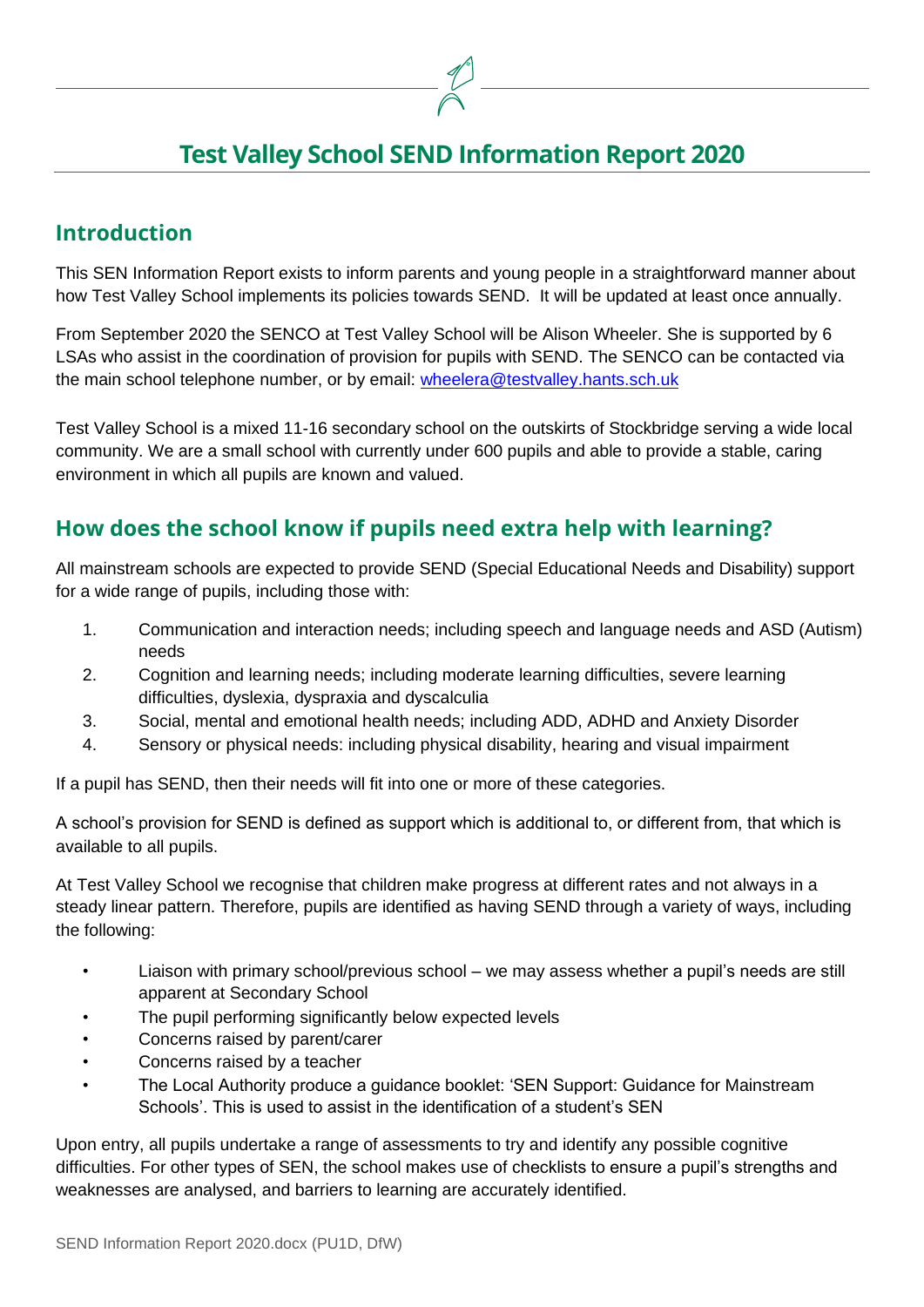If a pupil is identified as having SEND (according to the criteria laid out in the SEN support document from Hampshire County Council) then their name will be added to the SEN register, but we recognise that pupils' needs may change over time and provision must reflect this. The aim of any additional provision is for the child to achieve age expectations, so once they reach this threshold they may be removed from the school's SEN register. If they fall behind again at any point, then they may be added to the register again.

There are many barriers to learning that all pupils may face at some point during their time at school. All teachers are expected to consider the individual learning needs of all pupils, and make changes to their approach to ensure they achieve. If a teacher has further concerns, they can seek the advice of the Learning Support team.

### **What should I do if I think my child has special educational needs?**

Your first point of contact at school should always be your child's tutor who will be able to discuss your concerns and refer these on to the appropriate member of staff. You can also contact your child's Head of Year, the SENCO or a member of the Senior Team.

The SENCO or a member of the Senior Team will discuss these concerns with you further – either in person or by telephone. The next stage could include classroom observations and testing using standardised tests. The SENCO may screen for dyslexia using the LASS 11-16 system. A full range of age appropriate, standardised tests can also be used to identify a full range of learning needs. The results of tests will always be discussed fully with both parents and the pupil in question. The SENCO may offer links to a range of appropriate supportive outside agencies.

### **How will the school support my child?**

Test Valley School aims to help all pupils to unlock their potential. We endeavour to identify the barriers to learning that may result in underachievement, and co-ordinate additional provision where required.

Subject teachers are responsible for the progress of pupils in their lessons. They are trained to teach children with all types of additional learning requirements and are responsible for making the curriculum accessible to all pupils.

It is expected that the needs of the majority of SEN pupils can be met through a mainstream curriculum, with teacher planning taking account of starting points and progress made.

The SENCO is responsible for ensuring teachers:

- understand a child's needs
- are trained in meeting those needs
- have support in planning to meet a child's needs, ensure the quality of teaching for pupils with SEND, and that provision across the school is efficiently managed.

Sometimes some children require additional support to make progress across the curriculum, because they are significantly below the expectations for their age. Then, the SENCo is responsible for organising intervention for an individual or small group of pupils, which might include one of these provisions, for example:

• *Additional adult support in the classroom* – year groups have Learning Support Assistants (LSAs) who support the teacher in helping the learning of whole classes. The SENCo is also able to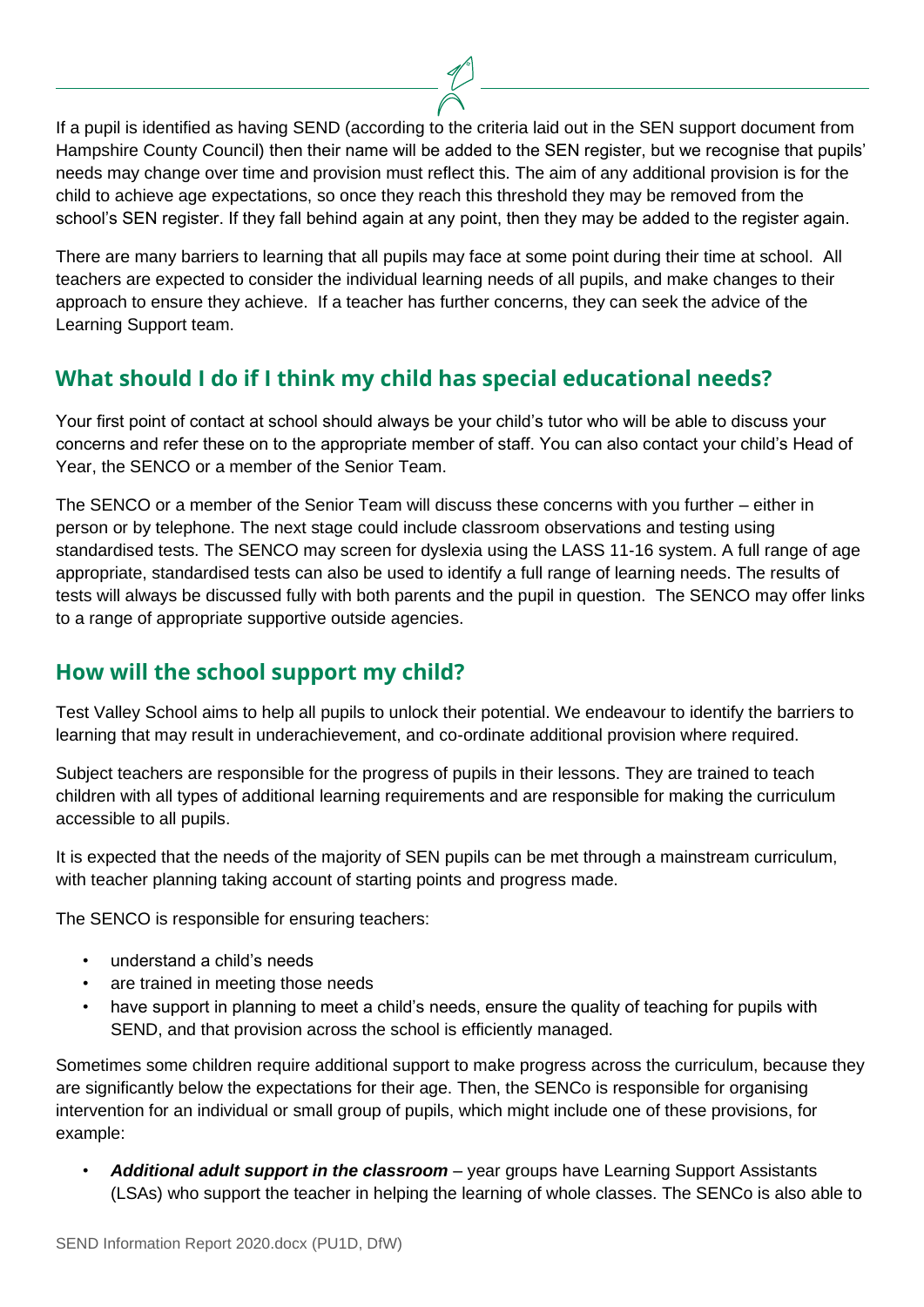direct a limited amount of 'hours' of additional adult support in the classroom, in cases where there is evidence that pupils are significantly below educational expectations for their age

- *Wave 2 withdrawal sessions* when pupils are withdrawn from some lessons in small groups for pre-arranged sessions with LSAs. Lessons include, for example: handwriting, reading, numeracy, study skills, organisation skills, social skills, etc.
- *Wave 3 1:1 intervention* Pupils are withdrawn for frequent, but short term, 1:1 sessions with either the SENCo or a qualified LSA. Programmes are highly structured, multi-sensory and aim to ensure the learner progresses at double ratio gain (for example, makes 12 months' progress in a 6 month period.)

Assessment of additional need focuses upon 4 factors: the child's learning characteristics, the learning environment, the tasks and activities undertaken and the teaching style.

The progress of SEND learners in all subject areas is tracked and monitored continually, and progress is compared to the progress made by the non-SEND peers of these pupils. Appropriate intervention can then be put into place at the appropriate time.

• *Disapplication* – if long-term intervention is needed, a pupil can sometimes be disapplied from a subject on the national curriculum, in order to allow time for intensive support with learning.

### **What is Home Learning?**

The home learning tasks set by teachers is an integral part of a pupil's learning and can contribute directly to how well a pupil makes progress. The school expects parents to engage with their child's home learning, so that children can see the high value their parents place on working as part of a home-school partnership.

This provides essential support for teachers and means no opportunity is lost for supporting every pupil's learning.

#### **Who will explain provision to me?**

- Information about the provision in individual subjects can be discussed with subject teachers or Heads of Department. There is an annual opportunity for this at your child's parents' evening, but teachers can meet with parents at any point in the school year to discuss your child's progress.
- In the case of individual or small group interventions, the SENCO will write or telephone home explaining the aims of the intervention. Letters, phone-calls or emails will be used to keep parents/carers updated on their child's progress and discuss support in more detail, if required.

### **How are the school governors involved? What are their responsibilities?**

- The SENCO reports to the governors annually, via the nominated SEND Governor, to inform them about the progress of children with SEND; this report does not refer to individual children and confidentiality is maintained at all times.
- The nominated governor for SEND meets with the SENCO termly. She observes SEN teaching and learning, discusses SEND issues within school with the Learning Support Team, and writes a detailed follow-up report for the Head teacher and Governing Body.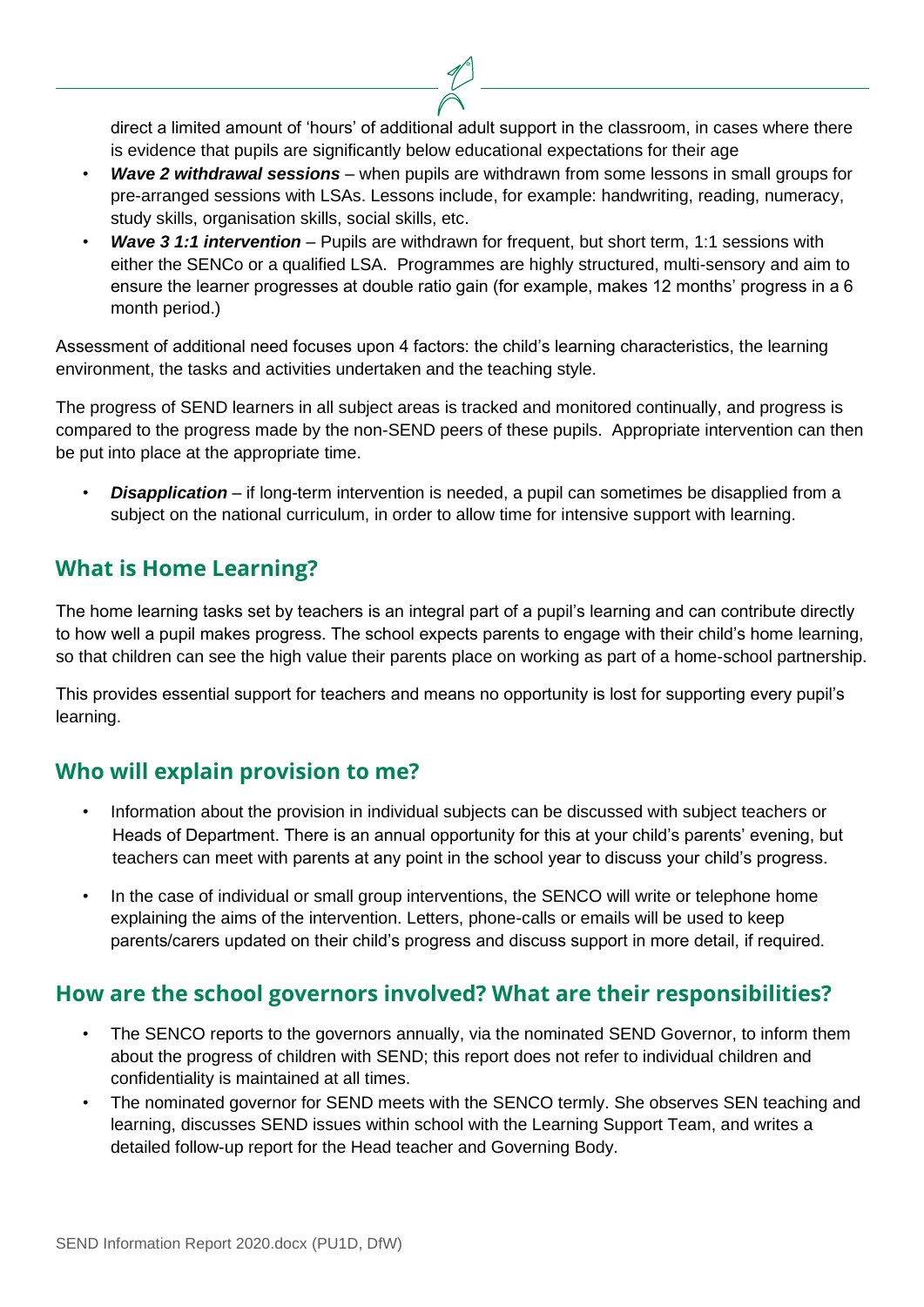# **How will the curriculum be matched to my child's needs? What are the school's approaches to differentiation and how will that help my child?**

Subject teachers are responsible for planning lessons that are accessible to and differentiated for every pupil. In some curriculum areas (English, Maths and Science) pupils may be grouped by levels of attainment, whilst other curriculum areas are taught in mixed attainment groups. Pupils are entitled to participate in all areas of the curriculum and it is the subject teacher's role to differentiate resources and activities to ensure the pupil can access the learning. This can mean teachers plan:

- to pre-teach content or vocabulary
- to use over-learning topics
- to set alternative activities for home learning
- to provide specially targeted texts and resources appropriate for an individual pupil's reading age to provide additional apparatus or materials
- to adapt and adjust resources and materials to make them accessible for pupils with specific learning needs
- The SENCO will observe pupils receiving SEN support in lessons, and disseminate findings to relevant staff. Training around particular learning difficulties will then be offered

All staff work to ensure pupils are offered full access to a broad, balanced and relevant education in a caring environment. Teachers work with the Learning Support department to create SEN provision profiles including specific guidance on how to support individuals in the classroom, and desired outcomes for each pupil with SEN support.

At Key Stage 4, pupils choose from a range of courses which help to prepare them for the next step in their education when they leave Test Valley School. Pupils and parents are offered advice and careers guidance at the appropriate time to help make these important decisions.

There is a whole school Home Learning Club available to all pupils on Tuesdays and Thursdays after school from 3.30-4.30pm where pupils can seek help and support with their home learning tasks from an LSA.

## **How will I know how my child is doing and how will you help me to support my child's learning? What opportunities will there be for me to discuss my child's progress?**

We offer an open- door policy where parents are welcome at any time to make an appointment to meet with either a subject teacher or tutor or another member of staff if appropriate and discuss how their child is progressing. Parents can contact staff members directly by email, by writing a note in their child's planner or through the school office.

Planned arrangements for communicating between school and home include:

- Every pupil has a school planner, which travels between home and school every day so that so that comments from parents, teachers or tutors can be shared and responded to as needed
- Each year group has at least one parents' evening each year, when all subject teachers are available to meet with parents and discuss your child's progress and learning
- Each year group has an annual programme for reporting to parents. This includes termly progress checks (current levels of attainment and attitudes to learning) and an annual tutor and Year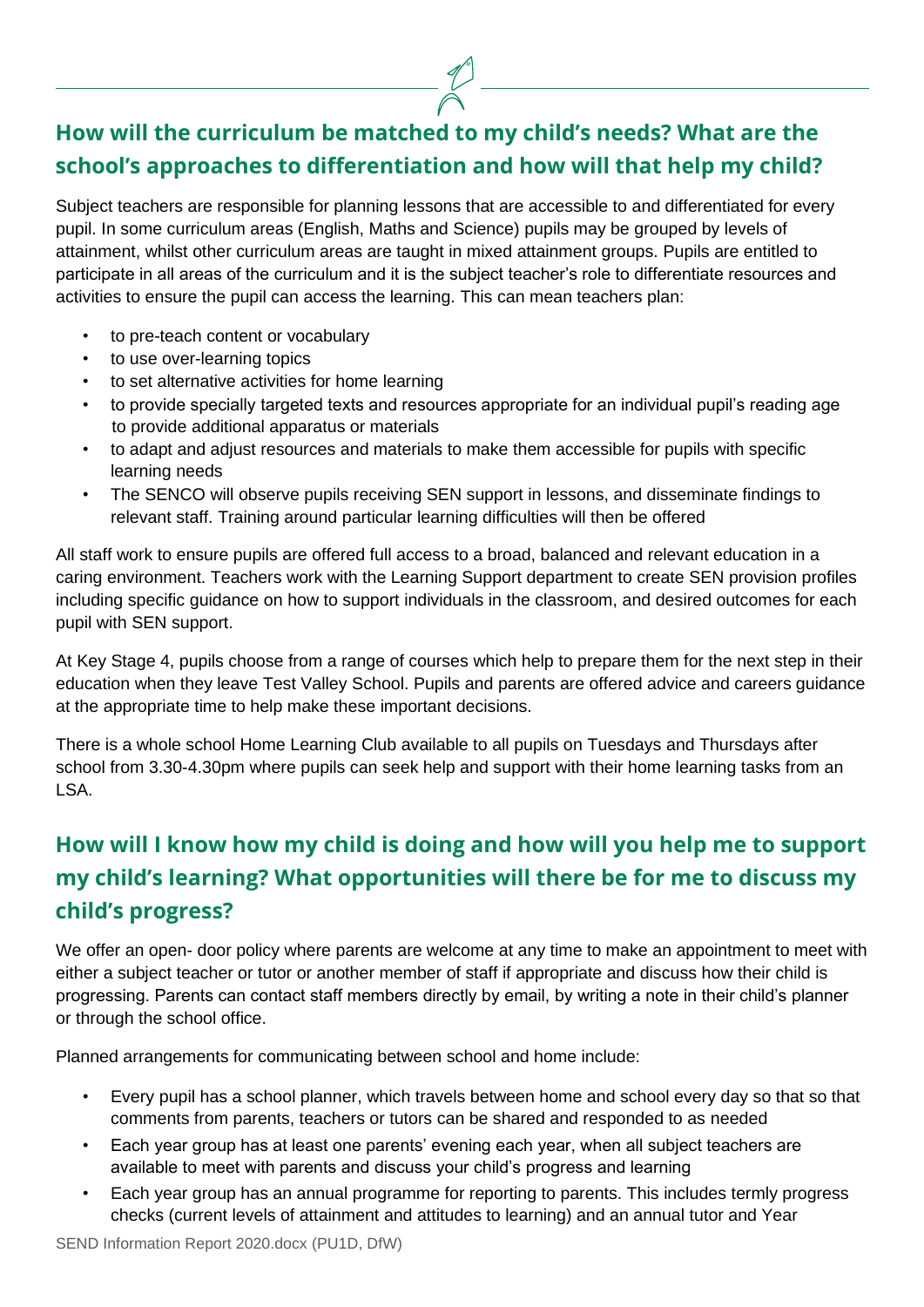Coordinator's report. These are sent home to parents and provide a basis for discussion about progress in different subject areas

If your child has an Education, Health and Care Plan (EHCP) or Statement of SEN, then there are legal requirements for at least one formal meeting each year (the Annual Review) organised by the SENCO and attended by parents, teachers and outside agencies involved in the pupil's education.

### **How does the school know how well my child is doing?**

Teachers, as part of their professional standards, monitor and review all pupils' progress throughout the year. The whole school system at our school includes:

- Data collection each term, from all teachers, showing the current level of attainment of all the pupils they teach. This means that teachers and Heads of Department in each subject area can track the progress of pupils across the school year and intervene if pupils experience difficulties or are not making the expected levels of progress.
- In the case of intervention programmes progress is reviewed every half term, which might include testing or screening. These programmes are reviewed by the SENCo and relevant LSAs, who use the information to plan and design the next half term's intervention programme.
- In-class additional support is reviewed regularly at the Learning Support Team meetings and at department meetings. LSAs and teachers work together on a day-to-day basis, planning and reviewing lessons. Teachers are observed by senior leaders and line managers as part of the school's Managing Performance procedures; the deployment of additional adults in the classroom and the progress of pupils with additional learning requirements are part of the Teacher Standards, against which the quality of teaching is measured.
- The Deputy Head Teacher is responsible for whole school data and tracks the school's progress against national standards. This provides guidance for teachers when planning the curriculum and additional support for pupils.
- At the start of Year 7, pupils are screened for reading, spelling and maths skills. This allows us to identify when they may need further support, intervention or additional assessment to detect any underlying difficulties.
- Year 7 pupils undertake a series of CAT (cognitive ability) tests online during their computing lessons in the Autumn Term. These tests give teachers and learning support staff another important set of baseline data to work from.
- The school's positive behaviour management provides parents with information about how well a pupil is engaging with the learning opportunities on offer and provides pastoral staff with evidence for how well a child is learning at school.

## **What support will there be for my child's overall well-being? What is the pastoral, medical and social support available in the school?**

The school uses a positive behaviour management system. Positive stamps are monitored by tutors and are linked to end of year rewards and tutor group prizes. The point system also enables the tutors and year Co-ordinators to identify pupils who are falling behind their peers and gives them the tools to investigate and to address the reasons for this.

SEND Information Report 2020.docx (PU1D, DfW) We have a part time School Counsellor and a pastoral support worker who specialises in ELSA and 1:1 drawing and talking sessions. The School Counsellor arranges this provision and teachers and tutors can request this support for their pupils, when they consider it to be suitable. The areas of emotional difficulties that these provisions are suitable for include: specified social skills; friendships and relationships; anger management; loss and change; self-organisation.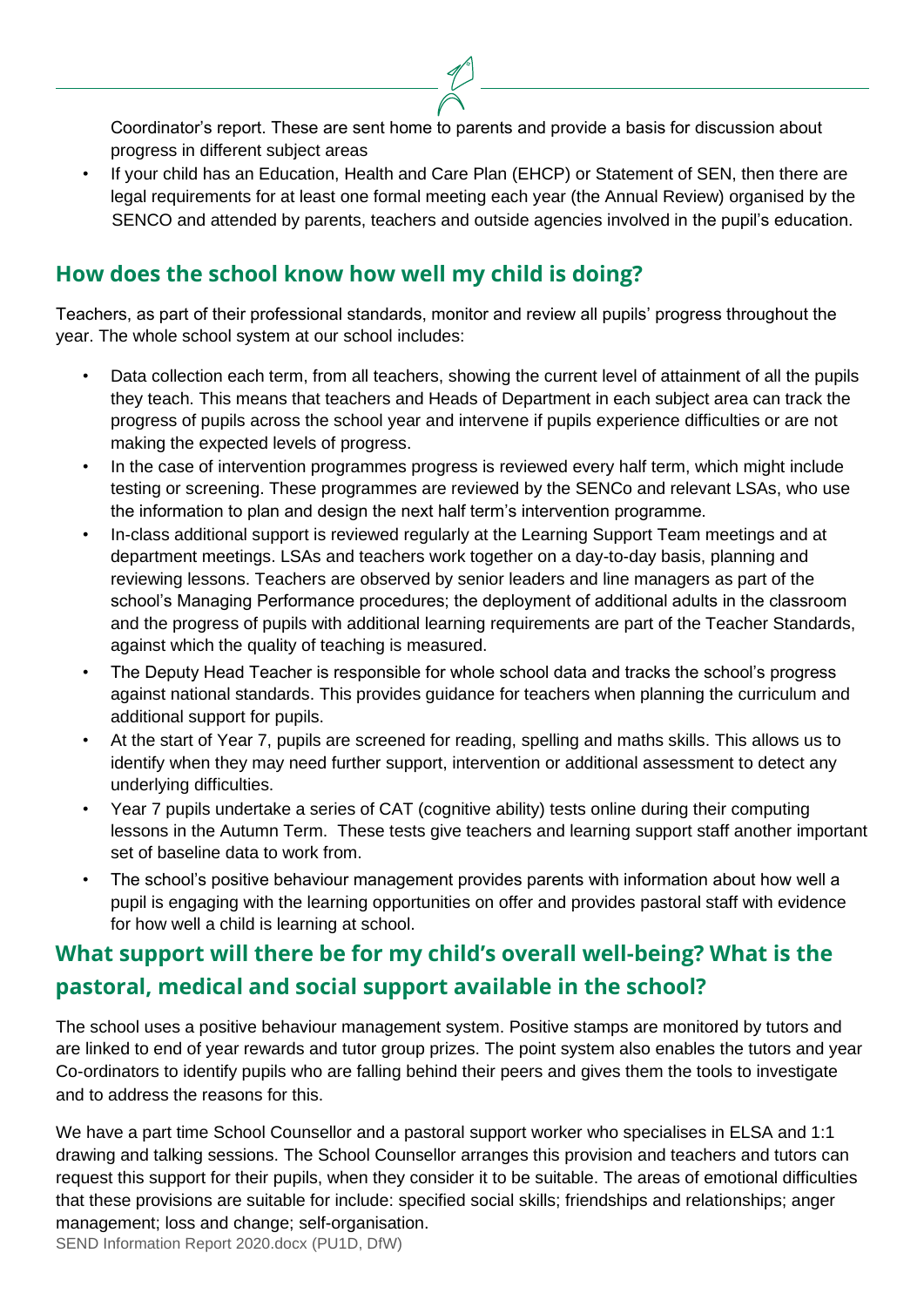The pastoral support worker offers a daily drop in session each morning for all year groups. She is keen to communicate closely with parents regarding pastoral issues.

Pupils who struggle with social situations are provided with a choice of quiet spaces to go to during lunchtimes, break times and before school, where they are supported by LSAs to manage unstructured social time.

Every lunchtime we have 'Chill Out Club' – a supervised, safe environment where pupils can play games and socialise in a quieter environment. This is staffed daily by an LSA.

If a pupil is unwell during the school day, then they will be sent to the medical room, which is run by Pupil Services. If the child is too ill to stay at school, a parent will be contacted and asked to make arrangements for collecting them as soon as possible. The Pupil Welfare Assistant (or a qualified first-aider in her absence) will decide if the pupil is well enough to stay at school or not. All relevant staff are trained annually on administering Epi-Pens for anaphylactic shock, and all staff throughout the school year are made aware of pupils who have severe allergies or other significant health/medical needs arising.

### **How does the school manage the administration of medicines?**

Medicines for pupils are managed by the Pupil Welfare Assistant from the medical room. If a child requires medicine during the school day, the following procedures must be followed:

- All medicines must be given in person to Pupil Services by a parent
- The pupil's name and date of birth are recorded alongside the date, time, name of medicine, and dosage
- Depending on how the medicine needs to be stored, it will be kept in either a locked cupboard or a fridge in the medical room
- To take their medicine the pupil must go Pupil Services where the dose will be administered Each time the medicine is administered, the time, date and dosage is recorded.

## **What support is there for behaviour, avoiding exclusion and increasing attendance?**

The school uses a positive behaviour management system.

There are consequences for poor behaviour, which are outlined in the school behaviour policy on the school website. As well as losing rewards, pupils may receive sanctions such as detention, isolation or fixed term exclusions.

However, if a pupil is falling significantly behind their peers and their behaviour is affecting their learning or the learning of others, then additional support may be provided.

- The Pupil Welfare Officer, tutor or Head of Year will support parents to manage their child's attendance at school and will liaise with outside agencies if appropriate.
- The Deputy Head teacher oversees the liaison with outside agencies who can support families in difficult situations
- Tutors, Head of Year and/or the SENCO work with pupils when their learning is affected by their behaviour: providing emotional support, sign-posting to sources of guidance and advice, liaising with external agencies, overseeing education plans and arranging workshops/lessons about emotional, social and mental health with the School Counsellor.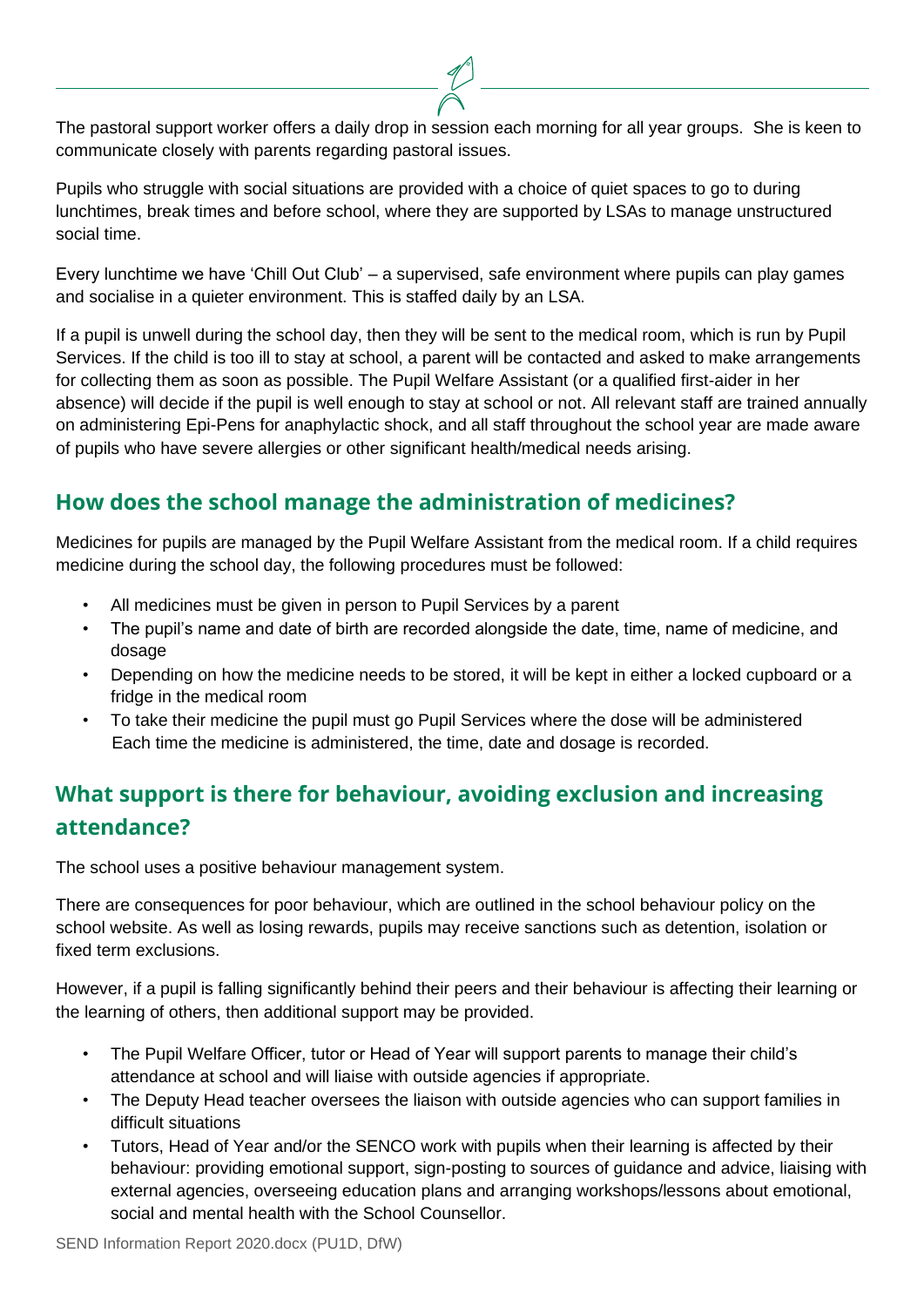• The tutor, Year Co-ordinator, SENCO and/or School Counsellor work with pupils whose behaviour is affecting the learning of other pupils: helping them to develop skills for understanding and managing their emotional, social and mental health for supporting learning at school; providing education plans and arranging workshops/lessons. We also have links with outside agencies providing behaviour support.

### **How will my child be able to contribute their views?**

Pupils' views are highly valued at the school and their opinions are sought on many areas of school life as well as their own learning. We use a variety of methods for seeking pupil views:

- The school has an active pupil council, where pupils are elected each year to represent their peers in their teams.
- Pupil panels regularly form a part of the school's interview process for new members of staff.
- A member of staff leads on whole school pupil voice initiatives to work with and promote pupils' views, enabling them to have an impact on aspects of school life.
- Pupils leaving the school are offered the opportunity to complete an exit questionnaire, which asks for their views on their experience at school and their suggestions for changes to improve or develop pupils' experiences.
- If your child has an EHCP, their views will be sought before any review meetings.
- The SENCO is available at both parents' evenings and tutor evenings to provide advice and guidance, or to listen to any concerns that a parent or young person may have.
- SEND pupils and their parents are regularly invited into school by the Learning Support department for provision planning meetings

## **What specialist services and expertise are available at or accessed by the school?**

The SENCO liaises with many specialist services and outside experts to ensure provision for our pupils is appropriate and meets all needs. The school works closely with any external agencies that are relevant to individual pupils' needs, including:

- Health GPs, school nurse, clinical psychologists and psychiatrists (CAMHS), paediatricians, speech & language therapists, occupational therapists Children's Services – locality teams, social workers, child protection teams, family intervention programmes
- Hampshire Educational Psychology Service
- Hampshire Inspectorate and Advisory Service : Specialist Teacher Advisors hearing and visual impairment, physical disabilities, communication and language, SEND Team

### **What SEND training have the staff had or are currently having?**

SEND training is an on-going rolling programme of professional development for our staff, throughout the school year.

• Our LSA Team has extensive experience and training in planning, delivering and assessing intervention programmes. The team keep up to date with training within their specialism (for example, Autism awareness.)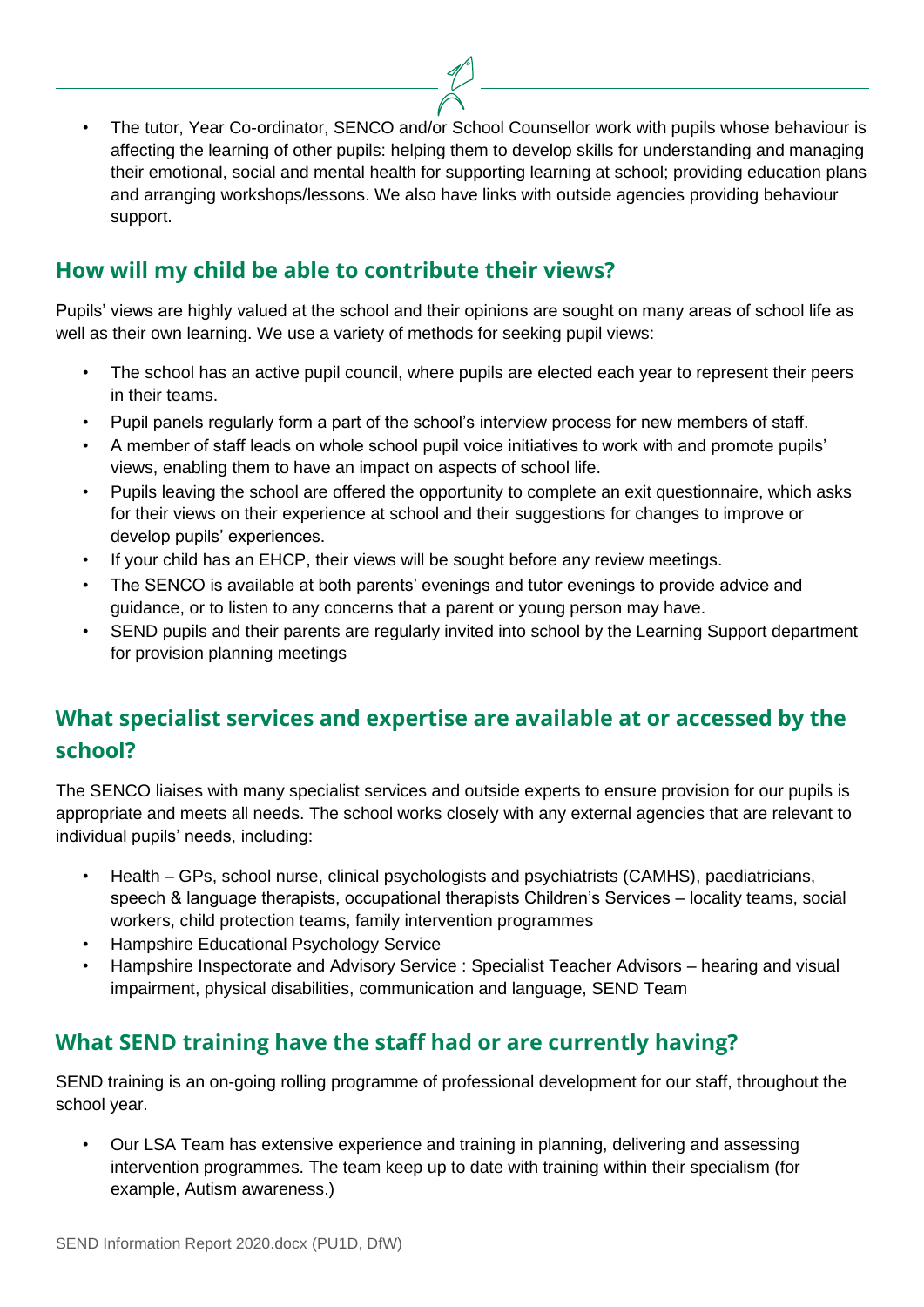- All staff are trained each year on the needs of new pupils joining the school this can include training from specialist agencies or consultants, as well as from the SENCO or other staff with relevant expertise.
- SEND training forms part of the continuing professional development of all teachers and LSAs and is organised in accordance with the needs of the students.
- The school works closely with other local schools, especially our catchment primary schools, sharing training opportunities and outside experts. Opportunities to develop this aspect of local expertise are actively sought throughout the school year.
- During this academic year all teaching staff will receive further training as part of the school's teaching and learning training programme

# **How will my child be included in activities outside the classroom including school trips?**

All pupils are entitled to be included in all parts of the school curriculum and we aim for all children to be included on school trips. We will provide the necessary support to ensure that this is successful.

A risk assessment is carried out prior to any off-site activity to ensure everyone's health and safety will not be compromised. If possible, the LSA supporting a particular SEND pupil within the classroom can attend a school trip also.

### **How accessible is the school environment?**

- The school site is positioned on a slope, which means there are a few steps. The teaching blocks have stairs but no lift access.
- Most areas of the school can be reached via permanent ramps, therefore the ground floors of all but one building are accessible for wheelchair users or those with impaired mobility.
- We liaise with HEMTAS (Hampshire Ethnic Minority and Traveller Advisory Service) who assist us in supporting families with English as an additional language or with a traveller background.
- For a pupil with physical difficulties or a sensory impairment, a Hampshire Teacher Adviser associated with the school can assess the site and make individual recommendations

## **How will the school prepare and support my child when joining the school or transferring to a new school?**

Our goal is to make sure our new pupils feel like they belong at our school before they formally start.

Learning is most effective when pupils feel they belong and are comfortable in the school environment.

### **Key Stages 2 and 3**

- Careful transition from primary school is planned and arranged.
- All pupils in Year 6 who have accepted a place at Test Valley School for Year 7 are invited to an intake day in early July. This day provides a taste of secondary school life and involves experience of lessons, information about how the school runs and provides an opportunity for pupils to meet their new classmates.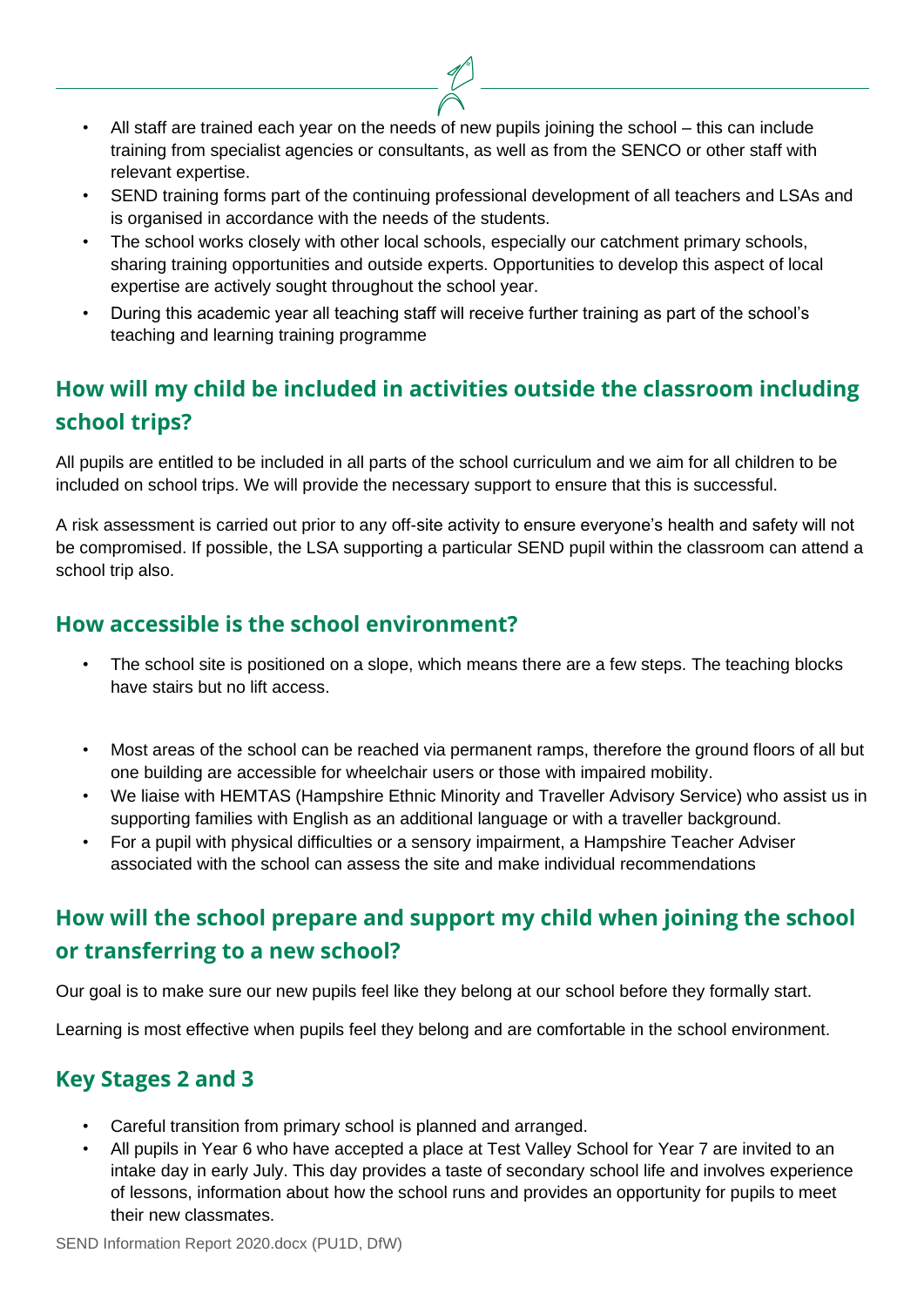- Parents and Year 6 pupils are invited to an 'Intake Evening' in late June, to meet key members of the school staff, their tutor group and tutor for Year 7 and to receive information about the organisation of the school.
- The SENCO and year Co-ordinator visit catchment primary schools to meet pupils, gather information from Year 6 teachers and support staff and to offer informal 'question and answer' sessions for parents
- Teachers are provided with information about all new pupils' needs, strengths and background before a new academic year starts.
- The Year 7 Co-ordinator allocates Year 6 pupils to tutor groups according to guidance and information from their primary schools.
- The first day of the new school year in September is for Year 7 pupils only to give them an opportunity to settle in before the whole school returns.
- In Year 7, pupils learn together about how to be effective learners and develop their own 'toolkit' of learning skills in timetabled 'Aspire' lessons.
- The school arranges regular transition groups and visits for vulnerable Year 6 pupils to get to know the school site, meet staff with whom they will work and learn about how the school is organised. These are designed each year to meet the pupils' needs, but typically involve: group activities; experience 'shadowing' Year 7 pupils; tours; and, informal gatherings for children and parents.
- A team of carefully selected Pupil Mentors from Year 10 are trained by the School Counsellor to help support Year 7 pupils throughout their first year. They visit each tutor group weekly and offer help and advice on settling in at secondary school. Pupil Mentors attend some evening events for new pupils and parents and enjoy acting as hosts and guides.

### **Key Stages 3 and 4**

- At the end of Year 9, all relevant pupils will be tested for examination access arrangements. These pupils will have featured on the school SEN register throughout Key Stage 3 or been brought to the attention of the SENCO by subject teachers. Pupils must meet the strict criteria laid out by JCQ when tested, using a range of standardised diagnostic tests. Examination concessions include the use of a reader or scribe, extra time in examinations, the use of a computer or taking examinations in a separate room. All teachers are fully aware of the exam concessions in place.
- The school organises a Year 11 Futures Day for all pupils to help them plan for the next step after school. We also arrange visits for pupils to college taster and open days and further education events. Support with finding and applying for apprenticeships is also available.
- Pupils are encouraged to consider attending university in the future and the school works with higher education establishments to provide experiences for pupils to inspire the ambition to pursue this route.
- All pupils in Year 11 are provided with 1-1 careers advice from a qualified Careers Advisor to advise and help them plan possible routes for training or further education when they leave school.
- Pupils with an EHCP who are moving on to further education are supported by the county's Youth Support Services.
- The Learning Support Team liaises closely with local colleges about individual pupils with SEND. This liaison is arranged in accordance with a pupil's needs, but typically can include: extra visits or tours, meetings with college support staff; or guidance and advice for college staff on meeting the pupil's needs.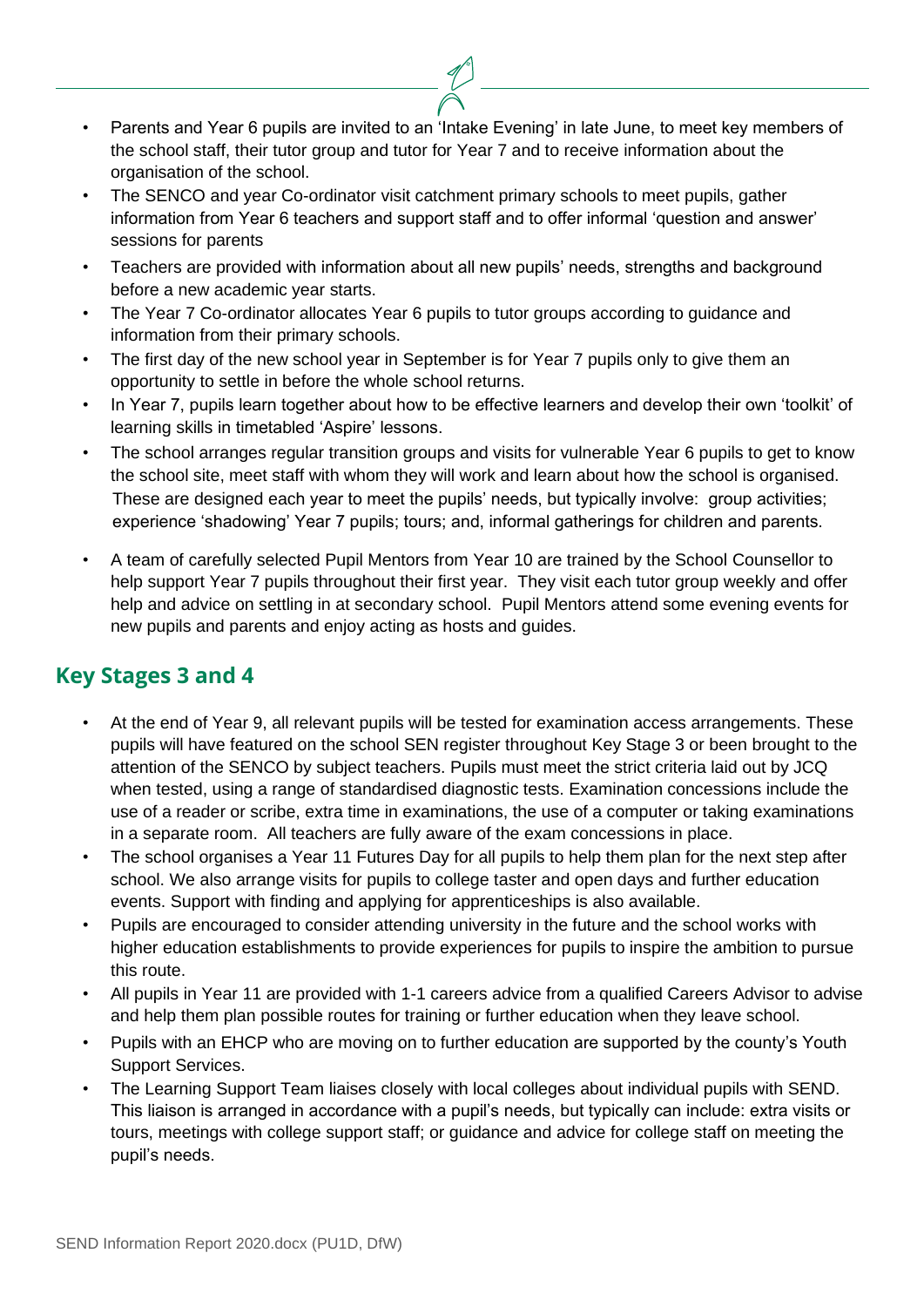• All information relating to a pupil's exam concessions and required differentiation is passed on to college or a training provider during the summer term of Year 11 once college places have been confirmed.

### **Joining mid-year**

- All pupils admitted to the school after the start of the academic year are screened on entry to identify any areas of need and to provide information to staff about the pupil's learning needs
- A pupil 'buddy' is chosen to support the new pupil for the first few days of being at our school. The buddy takes the new pupil to lessons, introduces them to other pupils, answers questions and informs pastoral staff how well the new pupil is settling into school
- Contact is always made with the previous school to ensure the effective transfer of information and to receive the child's school file.

### **Moving to another school**

• Contact is always made with the new school to ensure the transfer of information and to forward on the child's school file.

### **How are the school's resources allocated and matched to children's needs?**

We ensure that all pupils with SEND have their needs met to the best of the school's ability within the funds available.

The budget is allocated on a needs basis. The pupils who have the most complex needs are given the most support.

## **How is the decision made about what type and how much support my child will receive?**

Our provision is arranged to meet our pupils' needs, within the resources available. This approach reflects the fact that different children require different levels of support in order to achieve age expected attainment.

The SENCO consults with subject teachers, academic and year leaders, as well as with support staff, to discuss the pupil's needs and what support would be appropriate.

There are always on-going discussions with parents for any pupil who requires additional support for their learning.

### **How do we know if it has had an impact?**

- We see evidence that the child is making progress academically against national/age expected levels and that the gap is narrowing – they are catching up to their peers or expected age levels
- The pupil is achieving or exceeding their expected levels of progress
- Verbal feedback from the teacher, parent and pupil
- Formal or informal observations of the child at school
- Pupils may move off the SEND register when they have 'caught up' or made sufficient progress.